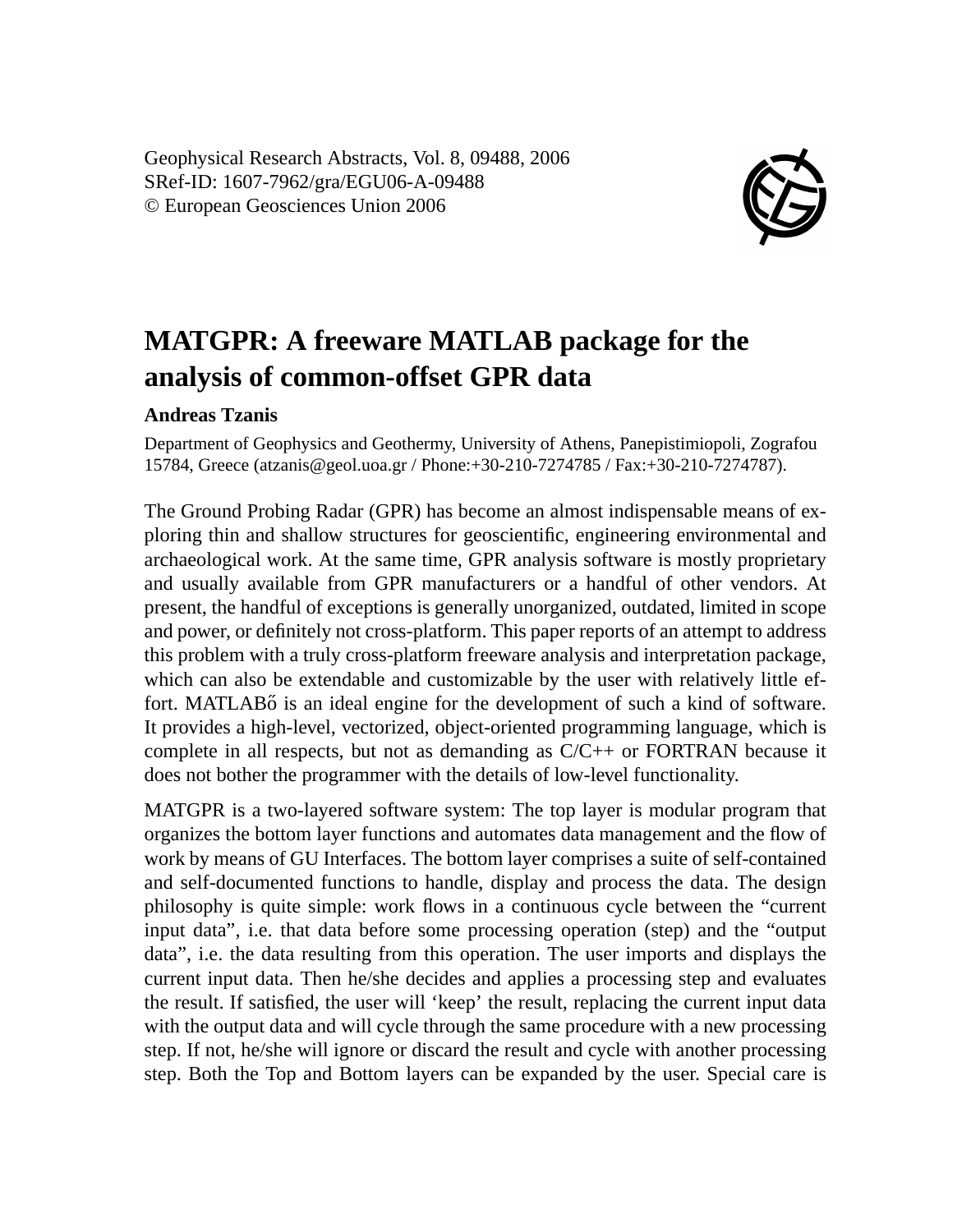taken to provide in-place solutions for those algorithms and analysis techniques that are necessary but not supplied with the MATLAB core system. Thus, MATGPR can be used, even by those possessing only the basic MATLAB license.

At present, data can be accepted in the formats of GSSI (RADAN) and Måla Geophysics. (RAMAC). The facility to import S&S (Pulse EKKO) data is in the short term wish list. Because the package was developed for common-offset surveys, only single-channel data files are acceptable. Data stored in SU and SEG-Y Revision 0.0 and 1.0 formats can also be imported. The raw and interim data can be saved in native binary format (MAT files) for faster and easier subsequent access. For distribution or exchange, the data can be exported to SU and SEG-Y format files. Data visualization options include image (colour-coded) displays, wiggle-trace displays and variablearea displays. It is also possible to plot and scrutinize individual traces and trace spectra in individual windows.

Basic data handling includes graphical determination and adjustment of time-zero, trace editing facilities, removal of the global mean (background trace), dewowing, gain manipulation, instantaneous attribute calculations and resampling in time and in space using band-limited sinc interpolation. For instruments not equipped with survey wheels, a suite of marker interpolation routines is also provided, so as to transform data collected at equal-time spacing mode, to data at equal-distance spacing. This suite of routines also facilitates the three-dimensional determination of trace locations, with respect to some local co-ordinate system.

Filtering and smoothing utilities include mean and median spatial filtering in one and two dimensions, removal of a sliding window mean (background) trace to enhance dipping reflections, or, removal of the sliding-window's "foreground" traces to enhance sub-horizontal reflections. Spatial noise suppression is also facilitated using a form of Karhunen-Loeve filtering. The software also provides for zero-phase FIR filtering of the frequency and/or wavenumber content. All types of filters are available (low / high / band pass, band stop and notch). This suite of functions is complemented with an interactive F-K filter design and implementation routine, facilitating the application of zone pass / stop filters, fan (velocity range) filters and updip/ downdip mapping. A utility to perform predictive deconvolution is also available.

The package also offers a number of imaging and modelling tools to assist interpretation. These include velocity analysis by interactive fitting of diffraction front hyperbolae. Advanced 1-D interpretation tools include static corrections, F-K migration for layered velocity structures, Phase-shifting migration for layered velocity structures and time-to-depth conversion. 2-D interpretation tools include Split-step migration and Phase-shifting Migration plus Interpolation. Finally, interpretation is aided with